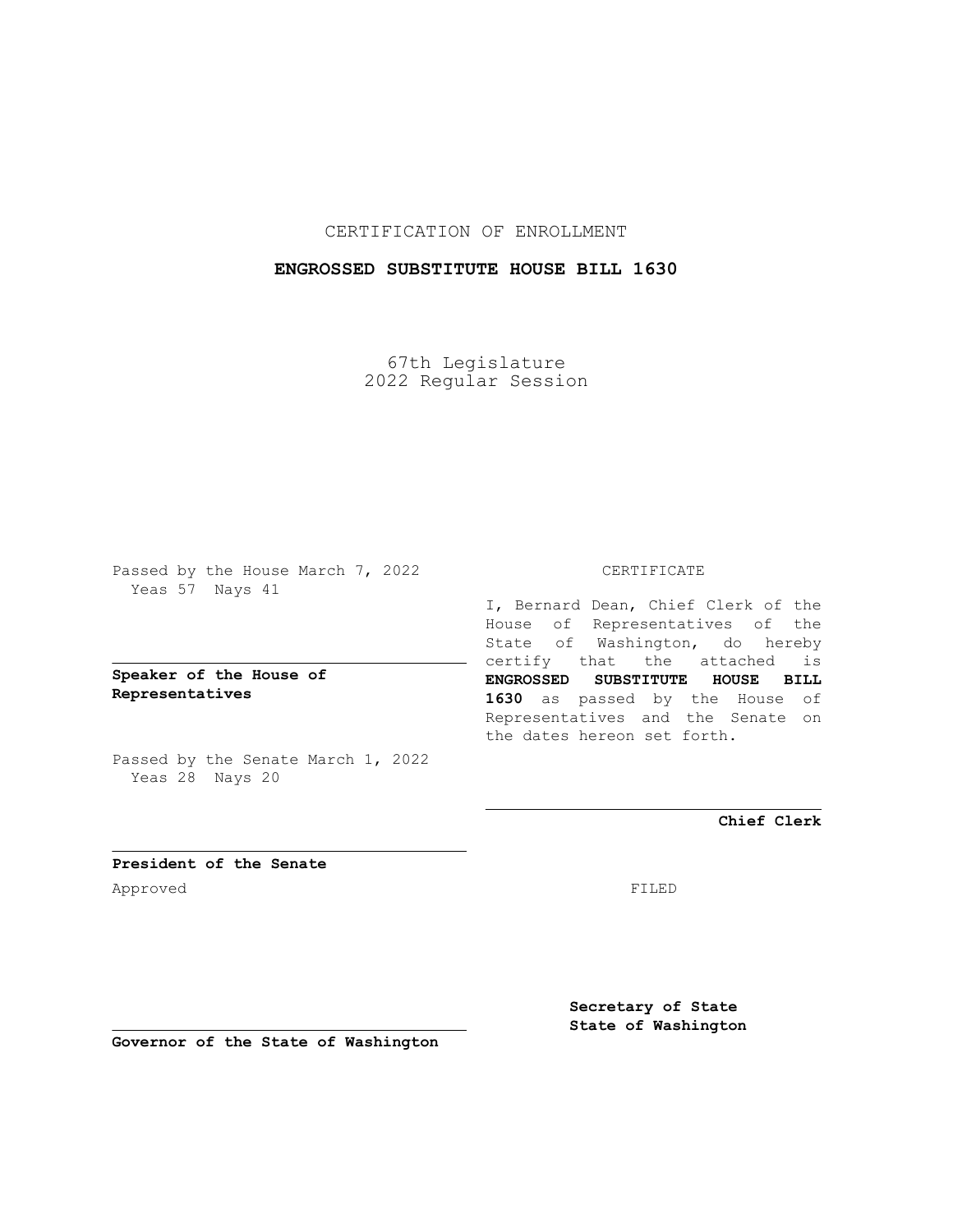## **ENGROSSED SUBSTITUTE HOUSE BILL 1630**

AS AMENDED BY THE SENATE

Passed Legislature - 2022 Regular Session

## **State of Washington 67th Legislature 2022 Regular Session**

**By** House Civil Rights & Judiciary (originally sponsored by Representatives Senn, Berg, Ryu, Berry, Wicks, Bateman, Ramel, Fitzgibbon, Sells, Walen, Valdez, Callan, Cody, Davis, Goodman, Taylor, Macri, Peterson, Ramos, Santos, Slatter, Bergquist, Tharinger, Kloba, Pollet, Harris-Talley, Hackney, and Frame)

READ FIRST TIME 01/25/22.

 AN ACT Relating to establishing restrictions on the possession of weapons in certain locations; amending RCW 9.41.280 and 9.41.305; reenacting RCW 9.41.280; adding a new section to chapter 9.41 RCW; prescribing penalties; and providing a contingent effective date.

5 BE IT ENACTED BY THE LEGISLATURE OF THE STATE OF WASHINGTON:

6 **Sec. 1.** RCW 9.41.280 and 2019 c 325 s 5001 are each amended to 7 read as follows:

8 (1) It is unlawful for a person to knowingly carry onto, or to 9 possess on, public or private elementary or secondary school 10 premises, school-provided transportation,  $((\theta \hat{r}))$  areas of facilities 11 while being used exclusively by public or private schools, or areas 12 of facilities while being used for official meetings of a school 13 district board of directors:

14 (a) Any firearm;

15 (b) Any other dangerous weapon as defined in RCW 9.41.250;

16 (c) Any device commonly known as "nun-chu-ka sticks," consisting 17 of two or more lengths of wood, metal, plastic, or similar substance 18 connected with wire, rope, or other means;

19 (d) Any device, commonly known as "throwing stars," which are 20 multipointed, metal objects designed to embed upon impact from any 21 aspect;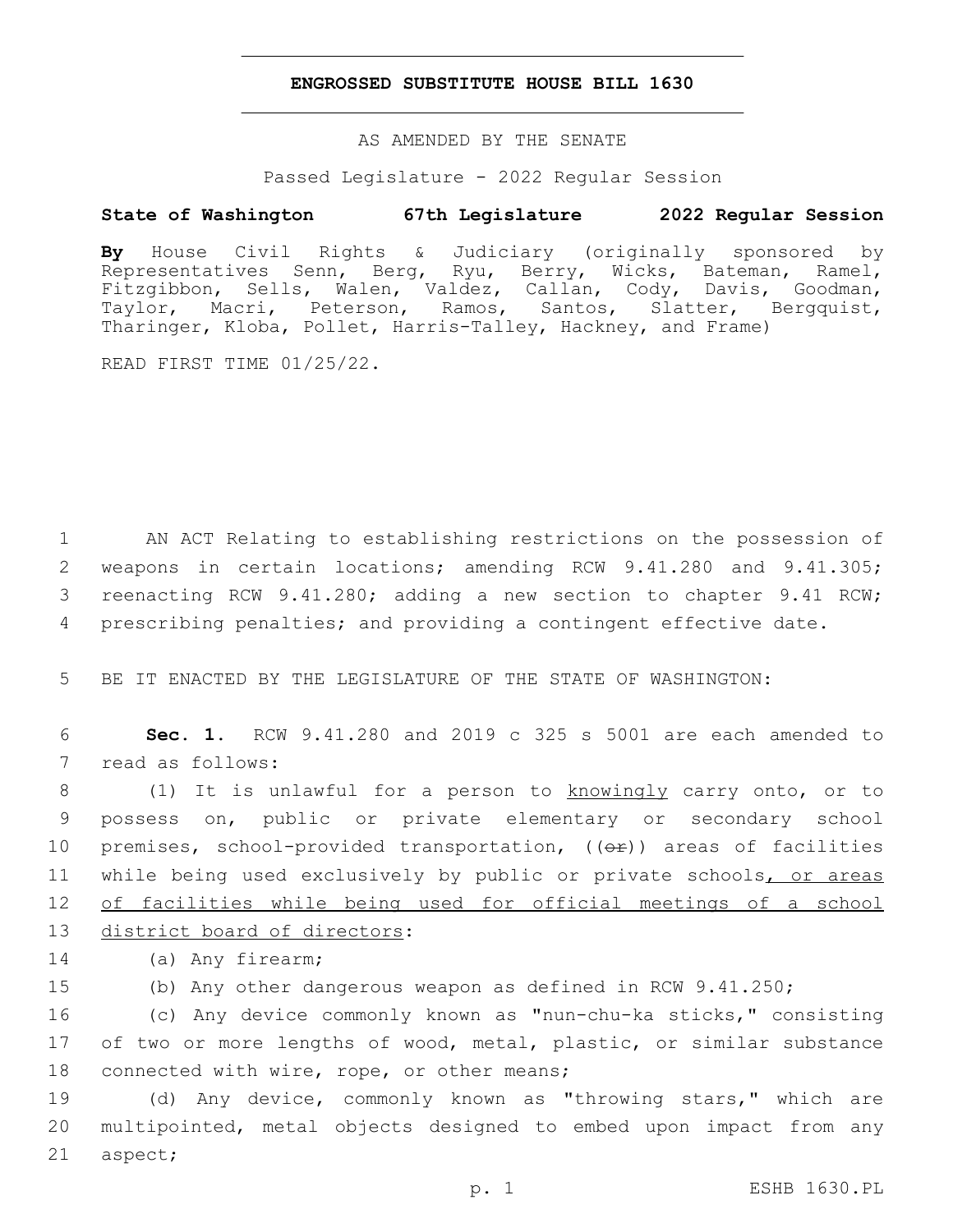(e) Any air gun, including any air pistol or air rifle, designed to propel a BB, pellet, or other projectile by the discharge of 3 compressed air, carbon dioxide, or other gas; or

 (f)(i) Any portable device manufactured to function as a weapon and which is commonly known as a stun gun, including a projectile stun gun which projects wired probes that are attached to the device that emit an electrical charge designed to administer to a person or an animal an electric shock, charge, or impulse; or

 (ii) Any device, object, or instrument which is used or intended to be used as a weapon with the intent to injure a person by an 11 electric shock, charge, or impulse.

 (2) Any such person violating subsection (1) of this section is 13 guilty of a ((gross)) misdemeanor. Second and subsequent violations 14 of subsection (1) of this section are a gross misdemeanor. If any person is convicted of a violation of subsection (1)(a) of this section, the person shall have his or her concealed pistol license, if any revoked for a period of three years. Anyone convicted under this subsection is prohibited from applying for a concealed pistol license for a period of three years. The court shall send notice of 20 the revocation to the department of licensing, and the city, town, or 21 county which issued the license.

 Any violation of subsection (1) of this section by elementary or secondary school students constitutes grounds for expulsion from the state's public schools in accordance with RCW 28A.600.010. An appropriate school authority shall promptly notify law enforcement and the student's parent or guardian regarding any allegation or 27 indication of such violation.

 Upon the arrest of a person at least twelve years of age and not more than twenty-one years of age for violating subsection (1)(a) of this section, the person shall be detained or confined in a juvenile or adult facility for up to seventy-two hours. The person shall not be released within the seventy-two hours until after the person has been examined and evaluated by the designated crisis responder unless the court in its discretion releases the person sooner after a determination regarding probable cause or on probation bond or bail.

 Within twenty-four hours of the arrest, the arresting law enforcement agency shall refer the person to the designated crisis responder for examination and evaluation under chapter 71.05 or 71.34 RCW and inform a parent or guardian of the person of the arrest, detention, and examination. The designated crisis responder shall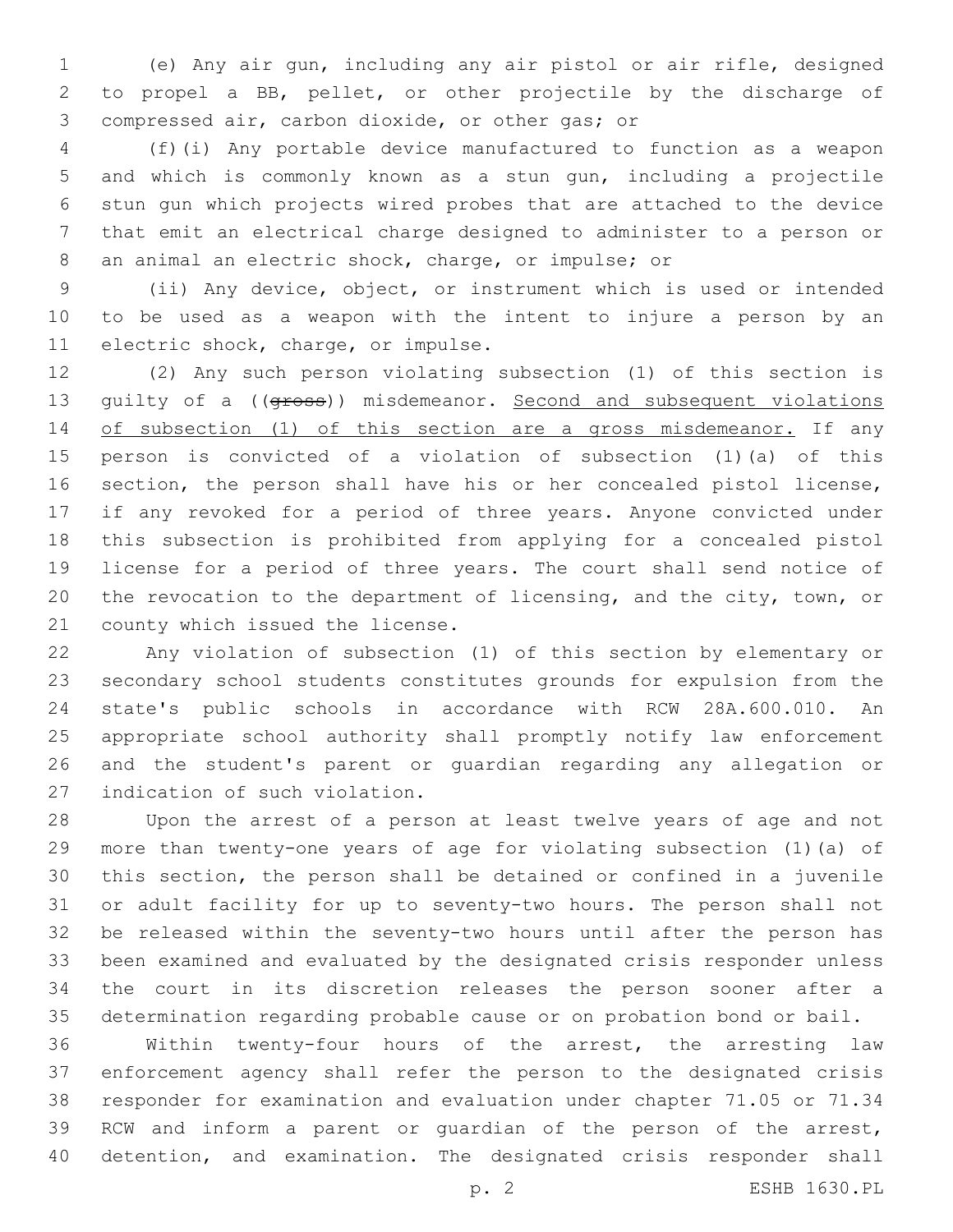examine and evaluate the person subject to the provisions of chapter 71.05 or 71.34 RCW. The examination shall occur at the facility in which the person is detained or confined. If the person has been released on probation, bond, or bail, the examination shall occur 5 wherever is appropriate.

 Upon completion of any examination by the designated crisis responder, the results of the examination shall be sent to the court, and the court shall consider those results in making any 9 determination about the person.

 The designated crisis responder shall, to the extent permitted by law, notify a parent or guardian of the person that an examination and evaluation has taken place and the results of the examination. Nothing in this subsection prohibits the delivery of additional, appropriate mental health examinations to the person while the person 15 is detained or confined.

 If the designated crisis responder determines it is appropriate, the designated crisis responder may refer the person to the local behavioral health administrative services organization for follow-up services or other community providers for other services to the 20 family and individual.

(3) Subsection (1) of this section does not apply to:

 (a) Any student or employee of a private military academy when on 23 the property of the academy;

 (b) Any person engaged in military, law enforcement, or school district security activities. However, a person who is not a commissioned law enforcement officer and who provides school security services under the direction of a school administrator may not possess a device listed in subsection (1)(f) of this section unless he or she has successfully completed training in the use of such devices that is equivalent to the training received by commissioned 31 law enforcement officers;

 (c) Any person who is involved in a convention, showing, demonstration, lecture, or firearms safety course authorized by school authorities in which the firearms of collectors or instructors 35 are handled or displayed;

 (d) Any person while the person is participating in a firearms or air gun competition approved by the school or school district;

 (e) Any person in possession of a pistol who has been issued a license under RCW 9.41.070, or is exempt from the licensing 40 requirement by RCW 9.41.060, while ((picking)):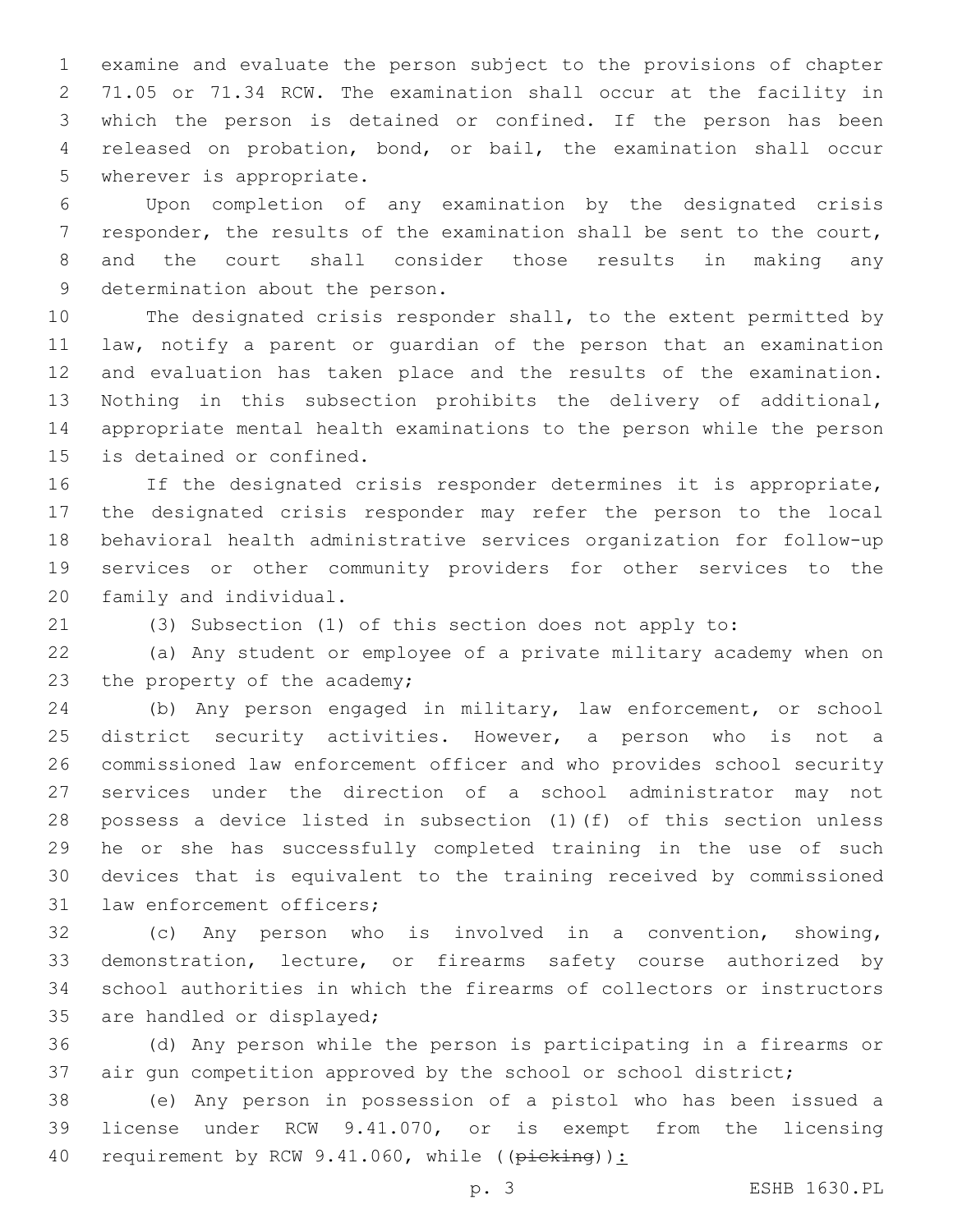(i) Picking up or dropping off a student; or

 (ii) Attending official meetings of a school district board of directors held off school district-owned or leased property;

 (f) Any nonstudent at least eighteen years of age legally in possession of a firearm or dangerous weapon that is secured within an attended vehicle or concealed from view within a locked unattended vehicle while conducting legitimate business at the school;

 (g) Any nonstudent at least eighteen years of age who is in lawful possession of an unloaded firearm, secured in a vehicle while 10 conducting legitimate business at the school; or

 (h) Any law enforcement officer of the federal, state, or local 12 government agency.

 (4) Subsections (1)(c) and (d) of this section do not apply to any person who possesses nun-chu-ka sticks, throwing stars, or other dangerous weapons to be used in martial arts classes authorized to be 16 conducted on the school premises.

 (5) Subsection (1)(f)(i) of this section does not apply to any person who possesses a device listed in subsection (1)(f)(i) of this section, if the device is possessed and used solely for the purpose approved by a school for use in a school authorized event, lecture, 21 or activity conducted on the school premises.

 (6) Except as provided in subsection (3)(b), (c), (f), and (h) of this section, firearms are not permitted in a public or private 24 school building.

 (7) "GUN-FREE ZONE" signs shall be posted around school facilities giving warning of the prohibition of the possession of 27 firearms on school grounds.

 (8) A school district board of directors must post signs providing notice of the restrictions on possession of firearms and other weapons under this section at facilities being used for official meetings of the school district board of directors.

 **Sec. 2.** RCW 9.41.305 and 2021 c 261 s 2 are each amended to read as follows:33

34 (1) Unless exempt under subsection  $((+4))$  (3) of this section, it is unlawful for any person to knowingly open carry a firearm or other weapon, as defined in RCW 9.41.300(1)(b), while knowingly being 37 in the following locations:

 (a) The west state capitol campus grounds; any buildings on the state capitol grounds; any state legislative office; or any location

p. 4 ESHB 1630.PL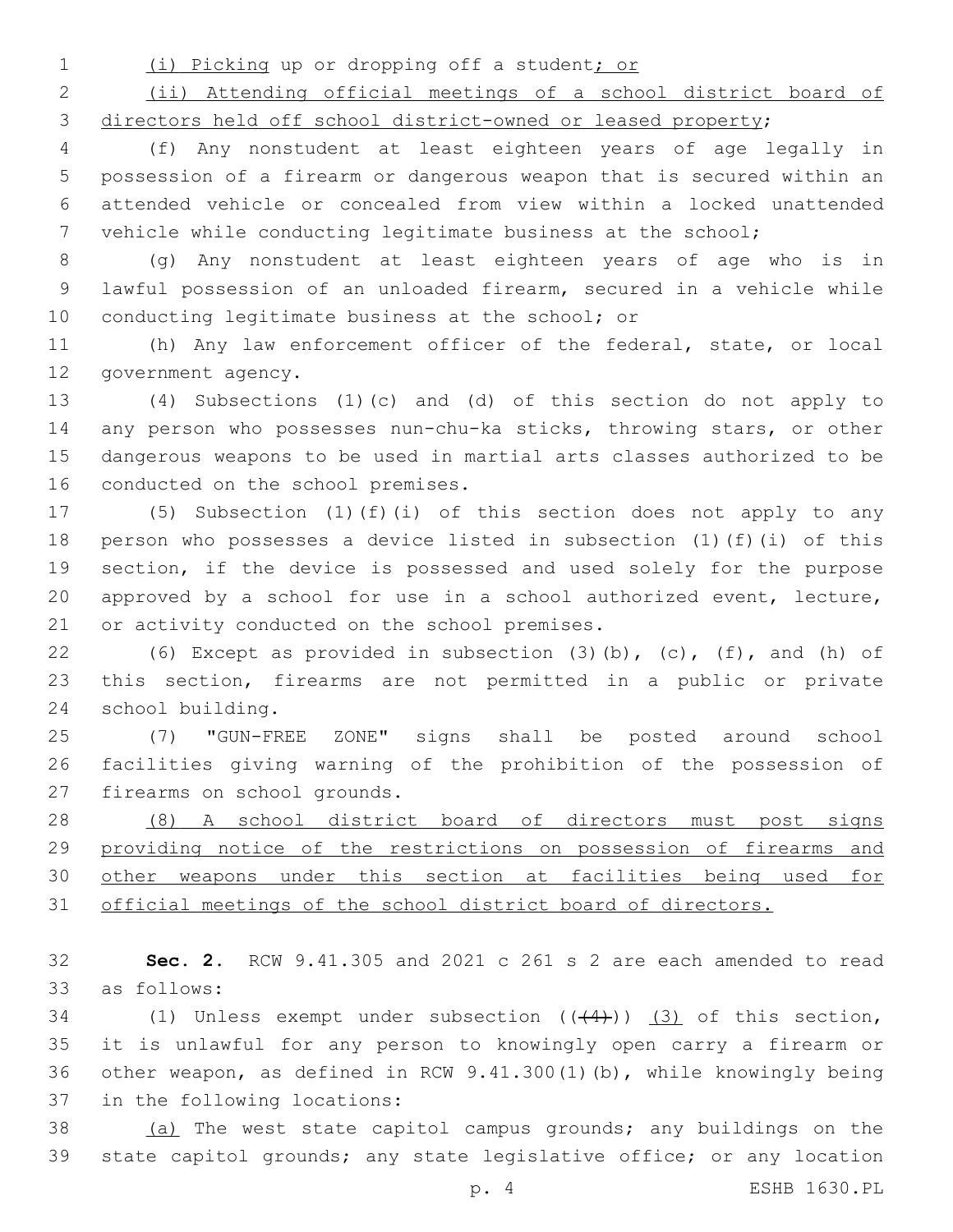of a public state legislative hearing or meeting during the hearing 2 or meeting; or

 (b) City, town, county, or other municipality buildings used in 4 connection with meetings of the governing body of the city, town, county, or other municipality, or any location of a public meeting or hearing of the governing body of a city, town, county, or other 7 municipality during the hearing or meeting.

(2) For the purposes of this section:

 (a) "Buildings on the state capitol grounds" means the following buildings located on the state capitol grounds, commonly known as Legislative, Temple of Justice, John L. O'Brien, John A. Cherberg, Irving R. Newhouse, Joel M. Pritchard, Helen Sommers, Insurance, Governor's Mansion, Visitor Information Center, Carlyon House, Ayer House, General Administration, 1500 Jefferson, James M. Dolliver, Old Capitol, Capitol Court, State Archives, Natural Resources, Office Building #2, Highway-License, Transportation, Employment Security, Child Care Center, Union Avenue, Washington Street, Professional 18 Arts, State Farm, and Powerhouse Buildings.

19  $((+3+))$  (b) "Governing body" has the same meaning as in RCW 42.30.020.

21 (c) "West state capitol campus grounds" means areas of the campus south of Powerhouse Rd. SW, south of Union Avenue SW as extended westward to Powerhouse Rd. SW, west of Capitol Way, north of 15th Avenue SW between Capitol Way S. and Water Street SW, west of Water Street between 15th Avenue SW and 16th Avenue SW, north of 16th Avenue SW between Water Street SW and the east banks of Capitol Lake, 27 and east of the banks of Capitol Lake.

28 (((4))) (3) Duly authorized federal, state, or local law enforcement officers or personnel are exempt from this section when carrying a firearm or other weapon in conformance with their employing agency's policy. Members of the armed forces of the United States or the state of Washington are exempt from this section when carrying a firearm or other weapon in the discharge of official duty 34 or traveling to or from official duty.

35  $((+5+))$   $(4)$  A person violating this section is quilty of a 36 ((gross)) misdemeanor. Second and subsequent violations of this 37 section are a gross misdemeanor.

 (( $(46)$ )) (5) Nothing in this section applies to the lawful concealed carry of a firearm by a person who has a valid concealed 40 pistol license.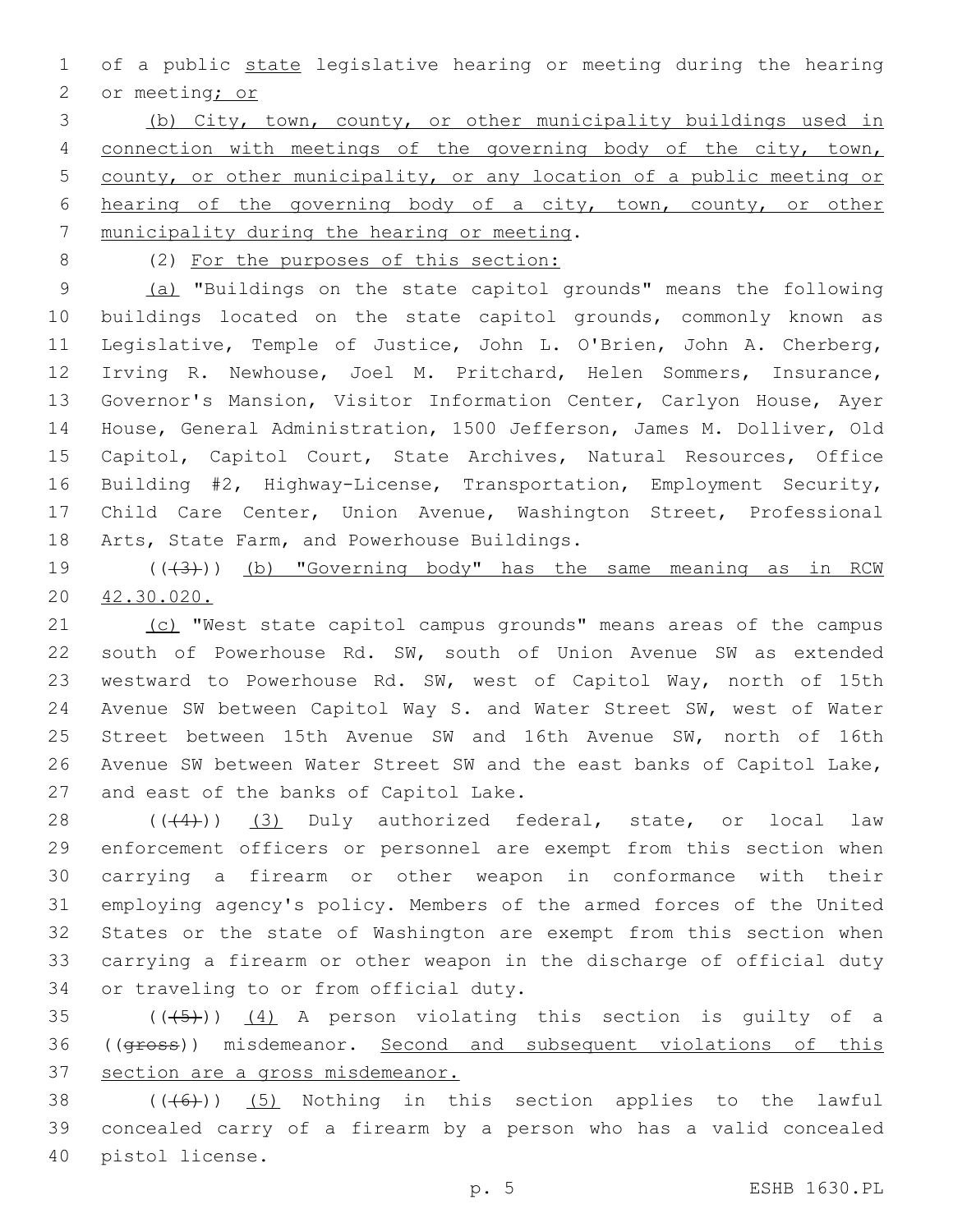(6) A city, town, county, or other municipality must post signs providing notice of the restrictions on possession of firearms and other weapons under this section at any locations specified in subsection (1)(b) of this section.

 NEW SECTION. **Sec. 3.** A new section is added to chapter 9.41 RCW to read as follows:6

 (1) Except as provided in subsections (3) and (4) of this section, it is unlawful for a person to knowingly carry onto, or to possess in, a ballot counting center, a voting center, a student 10 engagement hub, or the county elections and voter registration office, or areas of facilities while being used as a ballot counting 12 center, a voting center, a student engagement hub, or the county 13 elections and voter registration office:

14 (a) Any firearm;

(b) Any other dangerous weapon as described in RCW 9.41.250;

 (c) Any air gun, including any air pistol or air rifle, designed to propel a BB, pellet, or other projectile by the discharge of 18 compressed air, carbon dioxide, or other gas;

 (d)(i) Any portable device manufactured to function as a weapon and which is commonly known as a stun gun, including a projectile stun gun that projects wired probes that are attached to the device that emit an electrical charge designed to administer to a person or an animal an electric shock, charge, or impulse; or

 (ii) Any device, object, or instrument that is used or intended to be used as a weapon with the intent to injure a person by an 26 electric shock, charge, or impulse; or

(e) Any spring blade knife as defined in RCW 9.41.250.

 (2) A person who violates subsection (1) of this section is guilty of a misdemeanor. Second and subsequent violations of this section are a gross misdemeanor. If a person is convicted of a violation of subsection (1)(a) of this section, the person shall have his or her concealed pistol license, if any, revoked for a period of three years. Anyone convicted under subsection (1)(a) of this section is prohibited from applying for a concealed pistol license for a period of three years from the date of conviction. The court shall order the person to immediately surrender any concealed pistol license, and within three business days notify the department of licensing in writing of the required revocation of any concealed pistol license held by the person. Upon receipt of the notification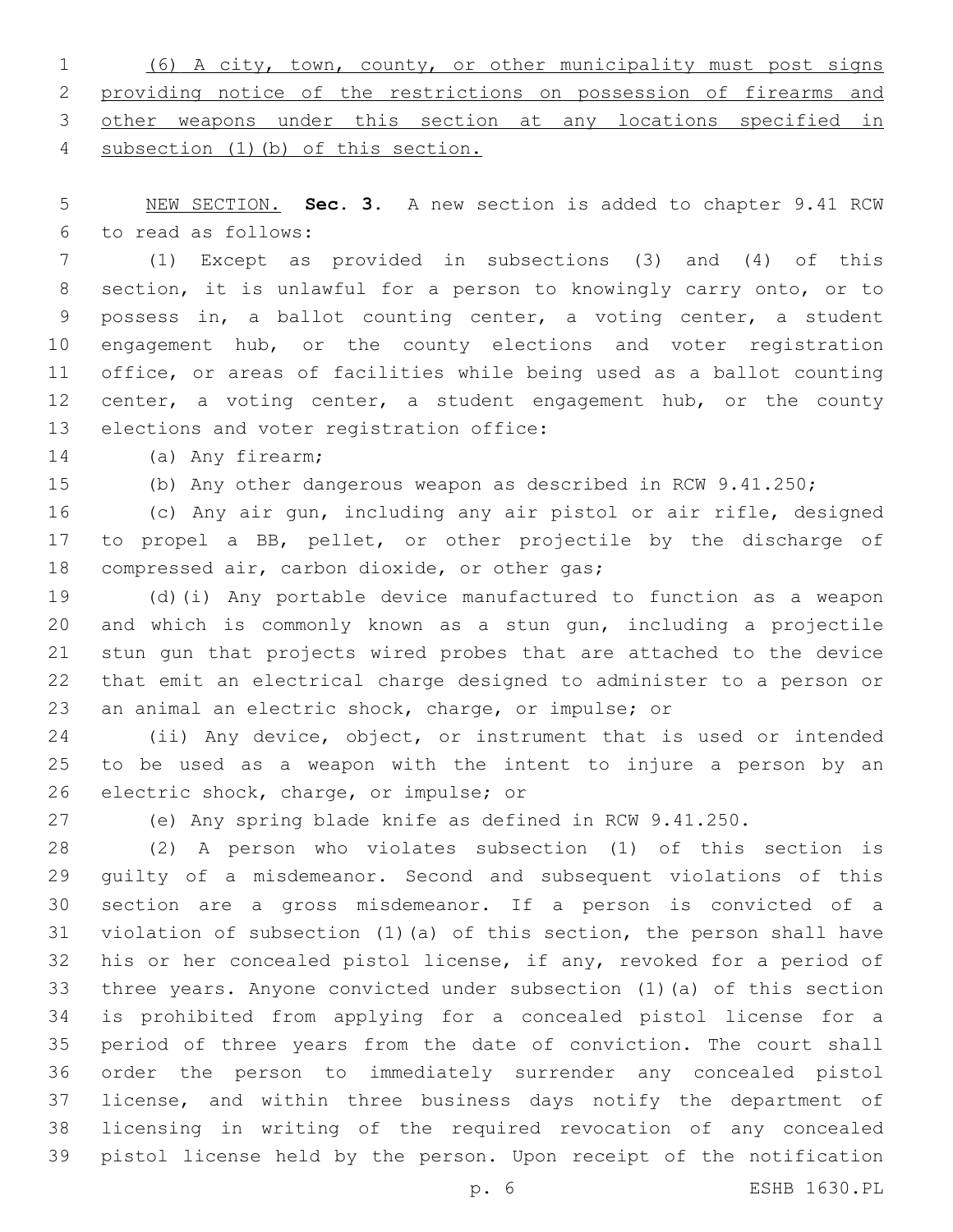by the court, the department of licensing shall determine if the person has a concealed pistol license. If the person does have a concealed pistol license, the department of licensing shall immediately notify the license-issuing authority which, upon receipt of the notification, shall immediately revoke the license.

(3) Subsection (1) of this section does not apply to:

 (a) Any law enforcement officer of a federal, state, or local 8 government agency; or

 (b) Any security personnel hired by a county and engaged in security specifically for a counting center, a voting center, a student engagement hub, or the county elections and voter registration office or areas of facilities used for such purposes. However, a person who is not a commissioned law enforcement officer and who provides elections and voter registration security services under the direction of a county may not possess a firearm or device listed in subsection (1)(d) of this section unless he or she has successfully completed training in the use of firearms or such devices that is equivalent to the training received by commissioned 19 law enforcement officers.

 (4) Subsection (1) of this section does not prohibit concealed carry of a pistol, by a person licensed to carry a concealed pistol pursuant to RCW 9.41.070, in any voting center, student engagement hub, county elections and voter registration office, or areas of facilities while being used as a voting center, student engagement 25 hub, or county elections and voter registration office. However, no weapon restricted by this section, whether concealed or openly carried, may be possessed in any ballot counting center or areas of facilities while being used as a ballot counting center.

 (5) Elections officers and officials must post signs providing notice of the restriction on possession of firearms and other weapons 31 at each counting center, voting center, student engagement hub, or 32 county elections and voter registration office, or areas of facilities while being used as a counting center, a voting center, a student engagement hub, or the county elections and voter 35 registration office.

(6) For the purposes of this section:36

 (a) "Ballot counting center" has the same meaning as "counting 38 center" in RCW 29A.04.019;

 (b) "Voting center" means a voting center as described in RCW 29A.40.160; and40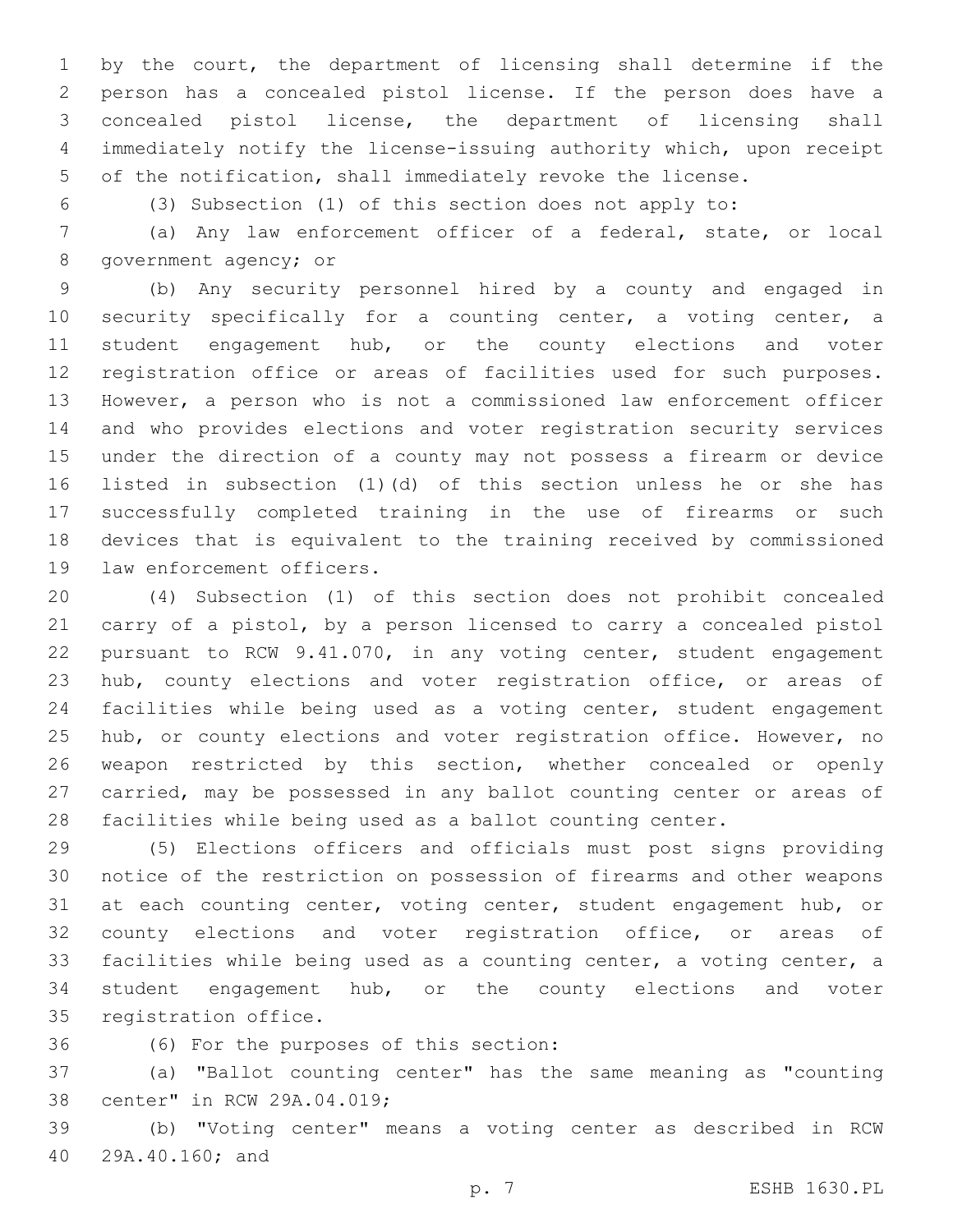(c) "Student engagement hub" means a student engagement hub as 2 described in RCW 29A.40.180.

 **Sec. 4.** RCW 9.41.280 and 2022 c . . . s 1 (section 1 of this act) and 2022 c . . . (Substitute House Bill No. 1224) s 2 are each 5 reenacted to read as follows:

 (1) It is unlawful for a person to knowingly carry onto, or to possess on, public or private elementary or secondary school premises, school-provided transportation, areas of facilities while being used exclusively by public or private schools, or areas of facilities while being used for official meetings of a school 11 district board of directors:

12 (a) Any firearm;

(b) Any other dangerous weapon as defined in RCW 9.41.250;

 (c) Any device commonly known as "nun-chu-ka sticks," consisting of two or more lengths of wood, metal, plastic, or similar substance 16 connected with wire, rope, or other means;

 (d) Any device, commonly known as "throwing stars," which are multipointed, metal objects designed to embed upon impact from any 19 aspect;

 (e) Any air gun, including any air pistol or air rifle, designed to propel a BB, pellet, or other projectile by the discharge of 22 compressed air, carbon dioxide, or other gas;

 (f)(i) Any portable device manufactured to function as a weapon and which is commonly known as a stun gun, including a projectile stun gun which projects wired probes that are attached to the device that emit an electrical charge designed to administer to a person or an animal an electric shock, charge, or impulse; or

 (ii) Any device, object, or instrument which is used or intended to be used as a weapon with the intent to injure a person by an 30 electric shock, charge, or impulse; or

(g) Any spring blade knife as defined in RCW 9.41.250.

 (2) Any such person violating subsection (1) of this section is guilty of a misdemeanor. Second and subsequent violations of subsection (1) of this section are a gross misdemeanor. If any person is convicted of a violation of subsection (1)(a) of this section, the person shall have his or her concealed pistol license, if any revoked for a period of three years. Anyone convicted under this subsection is prohibited from applying for a concealed pistol license for a period of three years. The court shall send notice of the revocation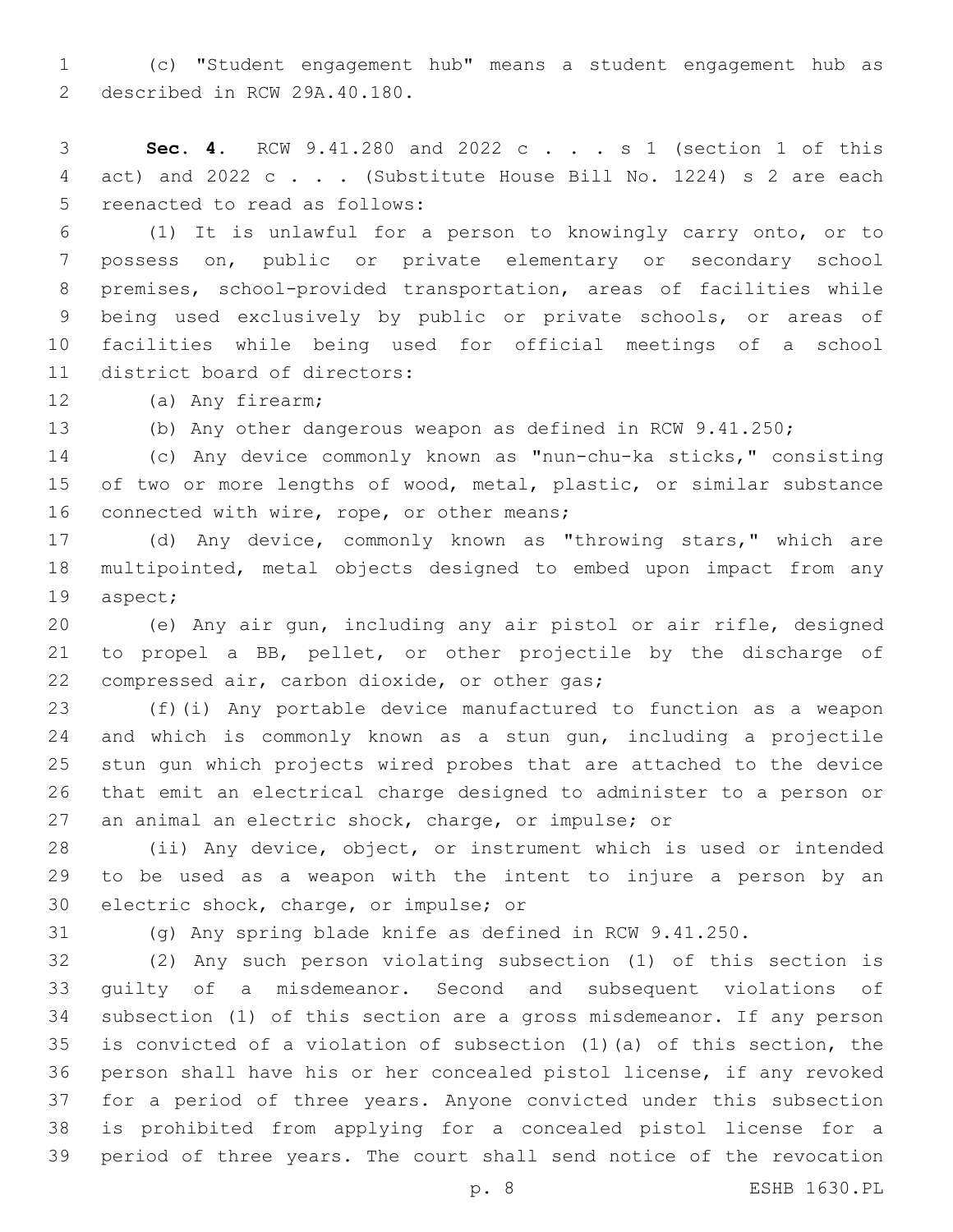to the department of licensing, and the city, town, or county which 2 issued the license.

 Any violation of subsection (1) of this section by elementary or secondary school students constitutes grounds for expulsion from the state's public schools in accordance with RCW 28A.600.010. An appropriate school authority shall promptly notify law enforcement and the student's parent or guardian regarding any allegation or 8 indication of such violation.

 Upon the arrest of a person at least 12 years of age and not more than 21 years of age for violating subsection (1)(a) of this section, the person shall be detained or confined in a juvenile or adult facility for up to 72 hours. The person shall not be released within the 72 hours until after the person has been examined and evaluated by the designated crisis responder unless the court in its discretion releases the person sooner after a determination regarding probable 16 cause or on probation bond or bail.

 Within 24 hours of the arrest, the arresting law enforcement agency shall refer the person to the designated crisis responder for examination and evaluation under chapter 71.05 or 71.34 RCW and inform a parent or guardian of the person of the arrest, detention, and examination. The designated crisis responder shall examine and evaluate the person subject to the provisions of chapter 71.05 or 71.34 RCW. The examination shall occur at the facility in which the person is detained or confined. If the person has been released on probation, bond, or bail, the examination shall occur wherever is 26 appropriate.

 Upon completion of any examination by the designated crisis responder, the results of the examination shall be sent to the court, and the court shall consider those results in making any 30 determination about the person.

 The designated crisis responder shall, to the extent permitted by law, notify a parent or guardian of the person that an examination and evaluation has taken place and the results of the examination. Nothing in this subsection prohibits the delivery of additional, appropriate mental health examinations to the person while the person 36 is detained or confined.

 If the designated crisis responder determines it is appropriate, the designated crisis responder may refer the person to the local behavioral health administrative services organization for follow-up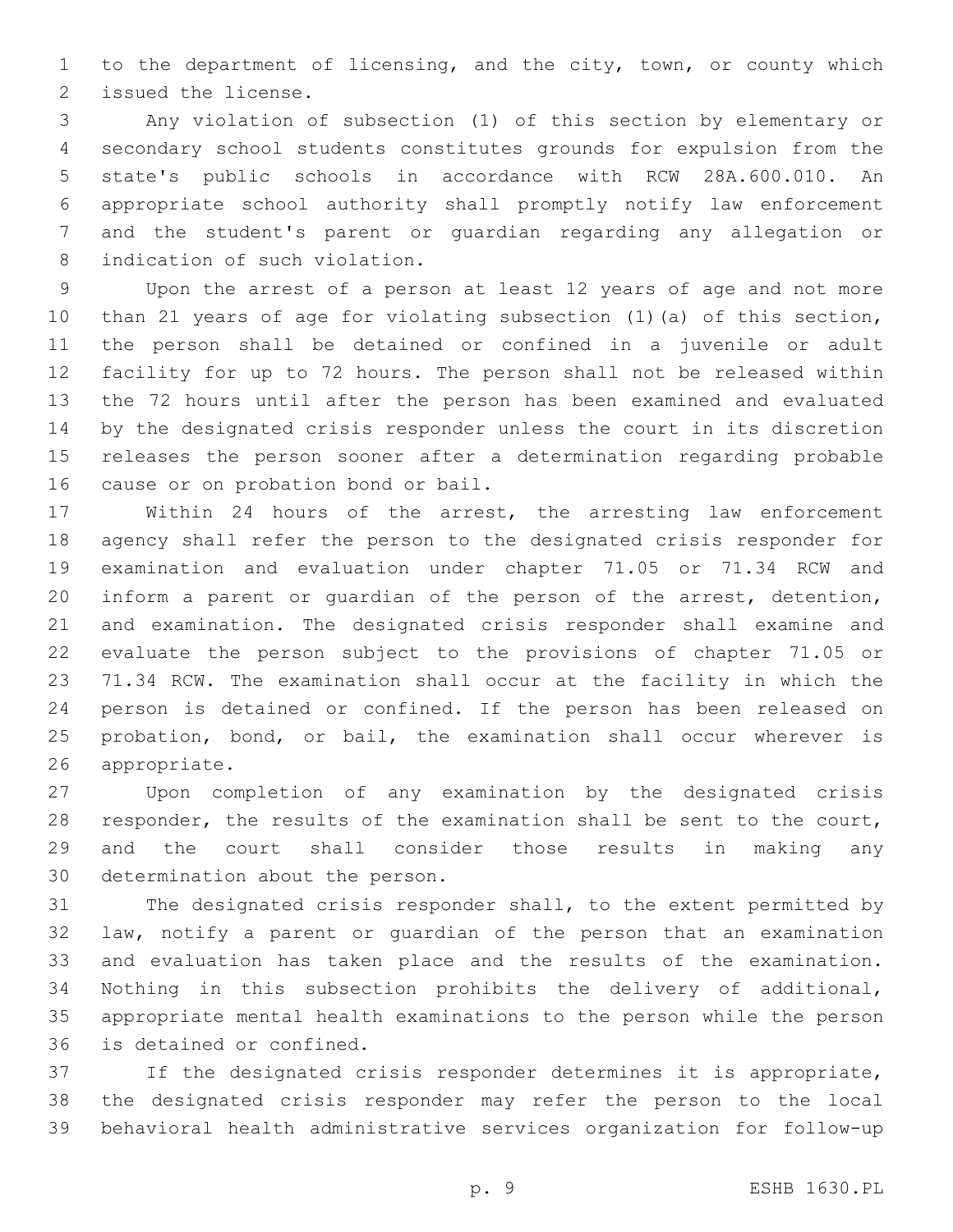services or the health care authority or other community providers 2 for other services to the family and individual.

(3) Subsection (1) of this section does not apply to:

 (a) Any student or employee of a private military academy when on 5 the property of the academy;

 (b) Any person engaged in military, law enforcement, or school district security activities. However, a person who is not a commissioned law enforcement officer and who provides school security services under the direction of a school administrator may not possess a device listed in subsection (1)(f) of this section unless he or she has successfully completed training in the use of such devices that is equivalent to the training received by commissioned 13 law enforcement officers;

 (c) Any person who is involved in a convention, showing, demonstration, lecture, or firearms safety course authorized by school authorities in which the firearms of collectors or instructors 17 are handled or displayed;

 (d) Any person while the person is participating in a firearms or 19 air gun competition approved by the school or school district;

 (e) Any person in possession of a pistol who has been issued a license under RCW 9.41.070, or is exempt from the licensing 22 requirement by RCW 9.41.060, while:

23 (i) Picking up or dropping off a student; or

 (ii) Attending official meetings of a school district board of directors held off school district-owned or leased property;

 (f) Any nonstudent at least 18 years of age legally in possession of a firearm or dangerous weapon that is secured within an attended vehicle or concealed from view within a locked unattended vehicle while conducting legitimate business at the school;

 (g) Any nonstudent at least 18 years of age who is in lawful possession of an unloaded firearm, secured in a vehicle while 32 conducting legitimate business at the school; or

 (h) Any law enforcement officer of the federal, state, or local 34 government agency.

 (4) Subsections (1)(c) and (d) of this section do not apply to any person who possesses nun-chu-ka sticks, throwing stars, or other dangerous weapons to be used in martial arts classes authorized to be 38 conducted on the school premises.

 (5) Subsection (1)(f)(i) of this section does not apply to any person who possesses a device listed in subsection (1)(f)(i) of this